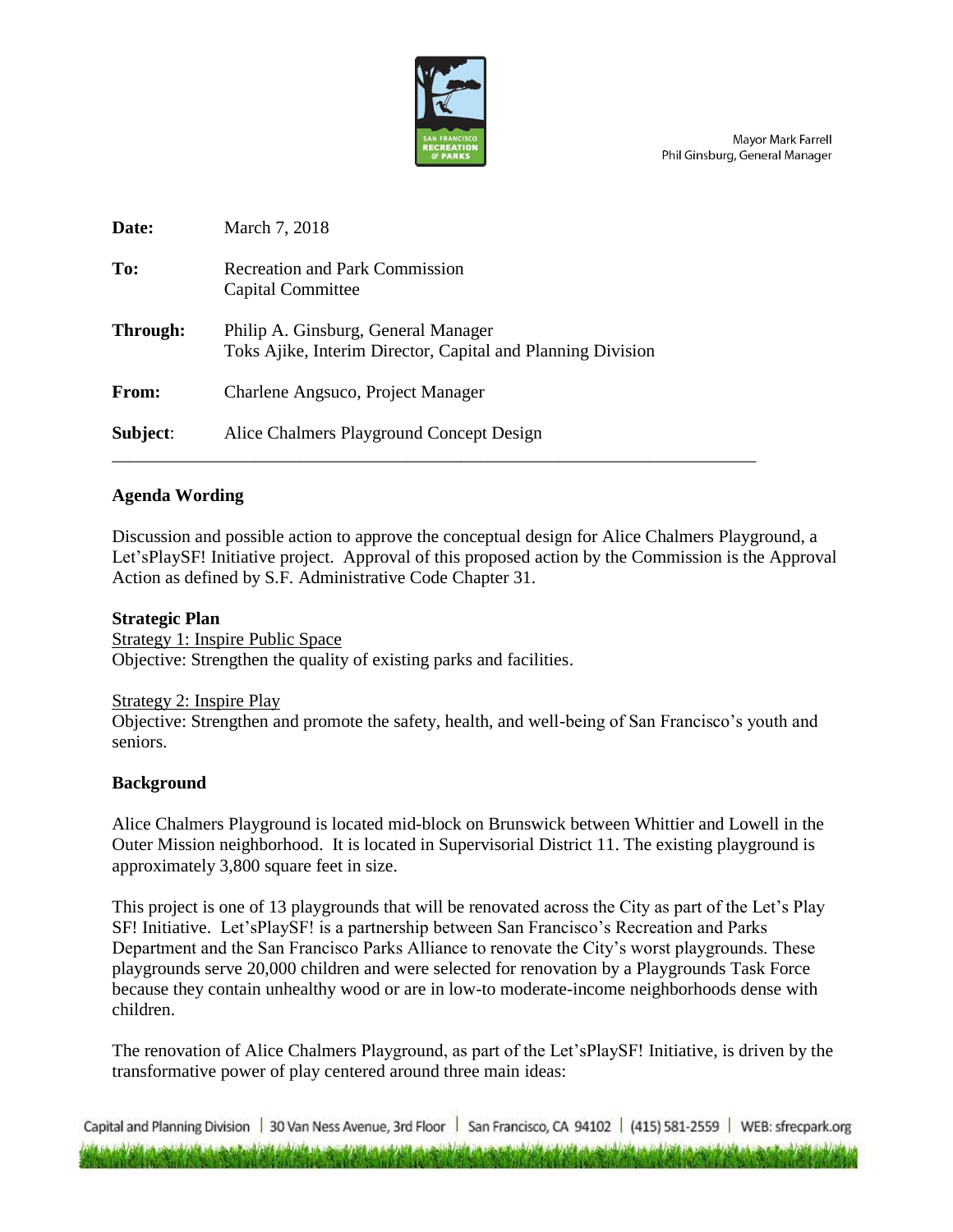Wellness: Playgrounds encourage kids to get outside and away from screens. Outdoor play burns calories and helps develop muscle strength, and coordination and can foster a lifelong love of outdoor activities.

Creativity: Playgrounds nurture growing brains by promoting imaginative and cooperative play that can foster advanced cognitive skills in young brains.

Community: Playgrounds bring people together. They allow people to connect across social, economic and age group divides.

## **Community Process**

The Recreation and Park Department (RPD), with support from the San Francisco Parks Alliance and landscape architecture consultant Groundworks Office, has spent the last nine months collecting and integrating extensive input from the community to inform the proposed concept design.

RPD held four community meetings on the following dates:

- June 22, 2017
- September 28, 2017
- December 16, 2017
- February 17, 2018

Other forms of engagement included focus groups with students from Longfellow Elementary, specifically with the Jamestown after-school Program and SF Christian School (SFCS). A unique focus group with local elementary educators was also held. In addition, the project team sought additional feedback from parents and students at SF Shared Schoolyards. Multi-lingual noticing of these community meetings were done through on-site postings, postal mailings in the park's immediate vicinity, door-to-door canvassing, and flyering outside the local elementary schools during after-school pickup hours.

Community meeting announcements were made through online outlets including RPD and Parks Alliance eNews, the Project Blog, and the project's growing email stakeholder list. The meetings were announced on social media including NextDoor, the Supervisor's Facebook, and Longfellow Elementary PTA's Facebook. The project's growing stakeholder list includes contacts from the Supervisor's Office, Parks Alliance, previous meetings attendees, EventBrite RSVPs, and online survey respondents. At present, this list includes approximately 275 individuals.

For those unable to attend the in-person meetings and events, RPD made meeting materials available on its project page, and collected feedback through two online design preference surveys.

Through these various in-person and online forums, the project team presented three design alternatives: The Hills, The Coast, and The Fort each with its own unique style of play. After obtaining feedback from 150+ community members, it was clear that The Coast and The Fort were equally preferred. The concept designs resulted in the hybridization of two preferred themes, which resulted in the proposed concept design.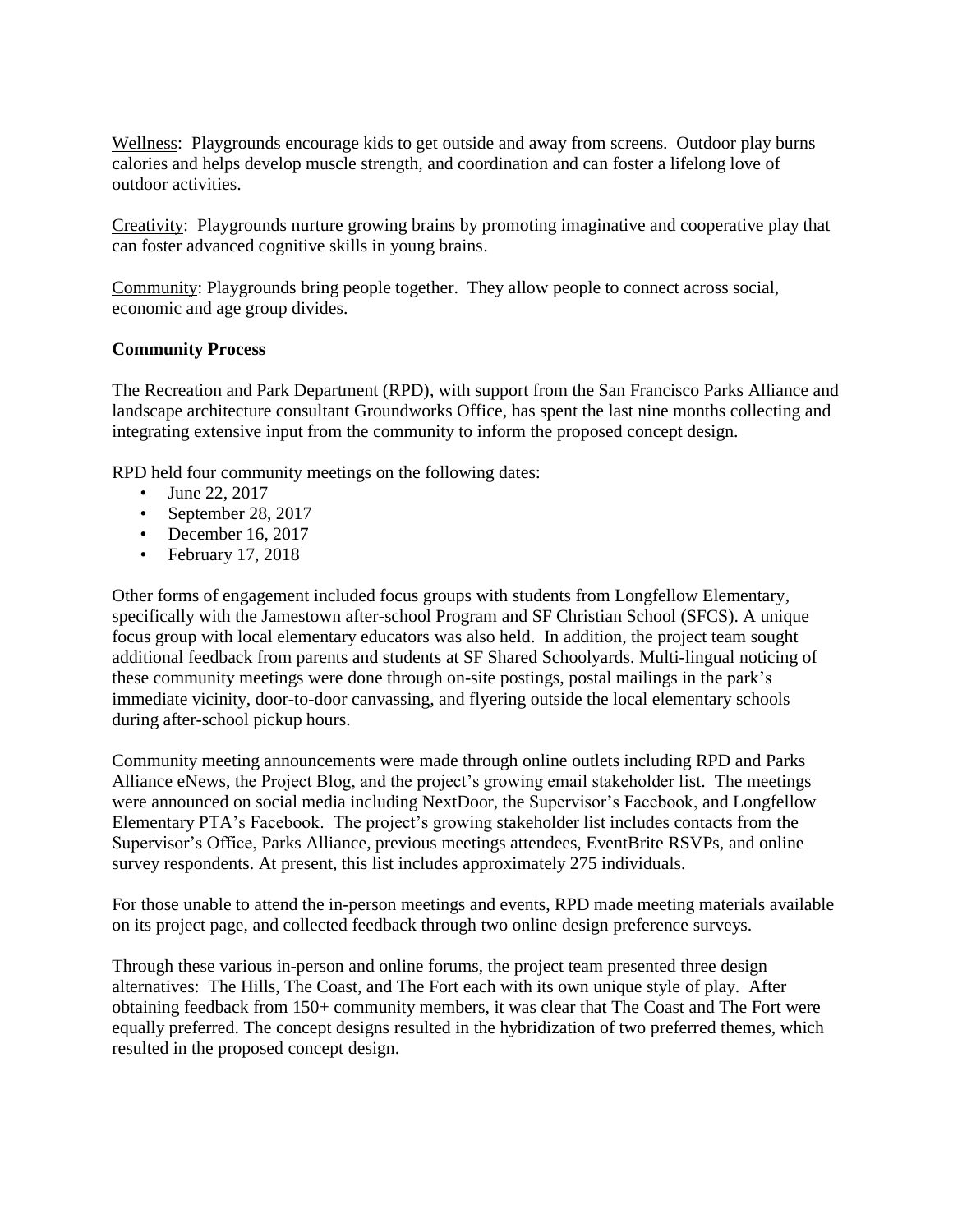## **Proposed Playground Renovation Program**

The design approach for Alice Chalmers Playground references the rocky coastline of California and gives kids a tactile and active play experience. The playground culminates in a large fort structure that will offer commanding views, and foster a creative and imaginary type of play experience (Exhibit A).

The overall scope of the project includes:

- Renovation of the children's play area with new play equipment for tot and school age children
- New safety surfacing
- Improvements to the main entrance to create an accessible, inviting, and welcoming park experience
- Improvements to the surrounding playground pathways and restrooms to make them compliant with current accessibility codes and standards
- Tree wells with integrated platform seating to serve as a respite from the dense urban setting
- New landscaping and vegetation to soften the site
- New picnic tables and flexible seating

## **Sources and Uses of Funding**

| Sources                                     |             |
|---------------------------------------------|-------------|
| 2012 Clean and Safe Neighborhood Parks Bond | \$2,697,013 |
| Private Grant, San Francisco Parks Alliance | \$402,987   |
| <b>Total Sources</b>                        | \$3,100,000 |
|                                             |             |
| <i>Uses</i>                                 |             |
| Construction / hard costs                   | \$2,110,993 |
| Softs costs                                 | \$989,007   |
| <b>Total Uses</b>                           | \$3,100,000 |

#### **Project Schedule**

| <b>Planning</b> | Summer 2017 – Winter 2018 |
|-----------------|---------------------------|
| Design          | Winter 2018 – Fall 2018   |
| Bid/Award       | Fall 2018 - Spring 2019   |
| Construction    | Spring 2019 – Fall 2019   |
| Close-Out       | Fall 2019 – Winter 2019   |

#### **Environmental Review**

The project has been reviewed by the Planning Department (Case No. 2017-014589ENV) and was issued a Categorical Exemption under Class 1 – Existing Facilities and Class 4 – Minor Alterations to Land.